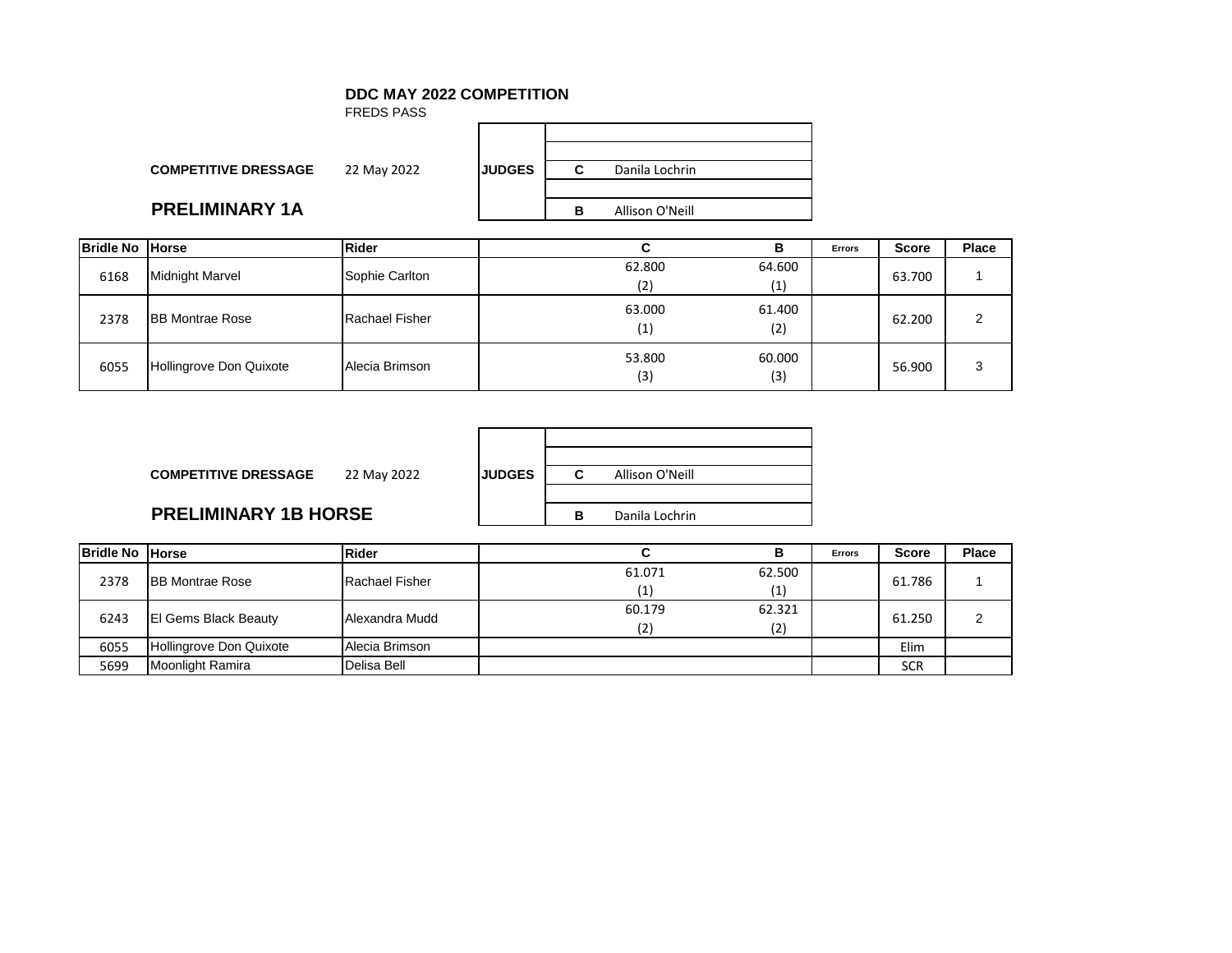| <b>COMPETITIVE DRESSAGE</b> | 22 May 2022 | <b>IJUDGES</b> | u | Danila Lochrin  |
|-----------------------------|-------------|----------------|---|-----------------|
|                             |             |                |   |                 |
| <b>PRELIMINARY 1A PONY</b>  |             |                | В | Allison O'Neill |
|                             |             |                |   |                 |

| <b>Bridle No</b> | <b>IHorse</b>            | Rider  |                  | <b>Errors</b> | <b>Score</b> | Place |
|------------------|--------------------------|--------|------------------|---------------|--------------|-------|
| 5176             | Mallawa Park Just Kiddin | Callow | 60.200<br>60.200 |               | 60.200       |       |
|                  |                          | ₹eese  |                  |               |              |       |

| <b>COMPETITIVE DRESSAGE</b><br>22 May 2022 | <b>JUDGES</b> | Allison O'Neill<br>С |
|--------------------------------------------|---------------|----------------------|
|                                            |               |                      |
| <b>PRELIMINARY 1B PONY</b>                 |               | Danila Lochrin<br>в  |

| <b>Bridle No</b> | <b>Horse</b>       | Rider               |                             |        | Errors | Score  | Place |
|------------------|--------------------|---------------------|-----------------------------|--------|--------|--------|-------|
| 6236             | Mt Weld Resilience | <b>Luke Purtill</b> | гŋ.<br>F74<br><u>JJ.JII</u> | 59.821 |        | 56.696 |       |
|                  |                    |                     |                             |        |        |        |       |

| <b>COMPETITIVE DRESSAGE</b> | 22 May 2022 | <b>JUDGES</b> |   | Danila Lochrin  |
|-----------------------------|-------------|---------------|---|-----------------|
| <b>NOVICE 2A HORSE</b>      |             |               | в | Allison O'Neill |

| <b>Bridle No Horse</b> |                             | <b>Rider</b>   |        |               | <b>Errors</b> | <b>Score</b> | Place |
|------------------------|-----------------------------|----------------|--------|---------------|---------------|--------------|-------|
| 6243                   | <b>El Gems Black Beauty</b> | Alexandra Mudd | 58.929 | 64.286<br>. . |               | 61.607       |       |
| 5699                   | Moonlight Ramira            | Delisa Bell    |        |               |               | <b>SCR</b>   |       |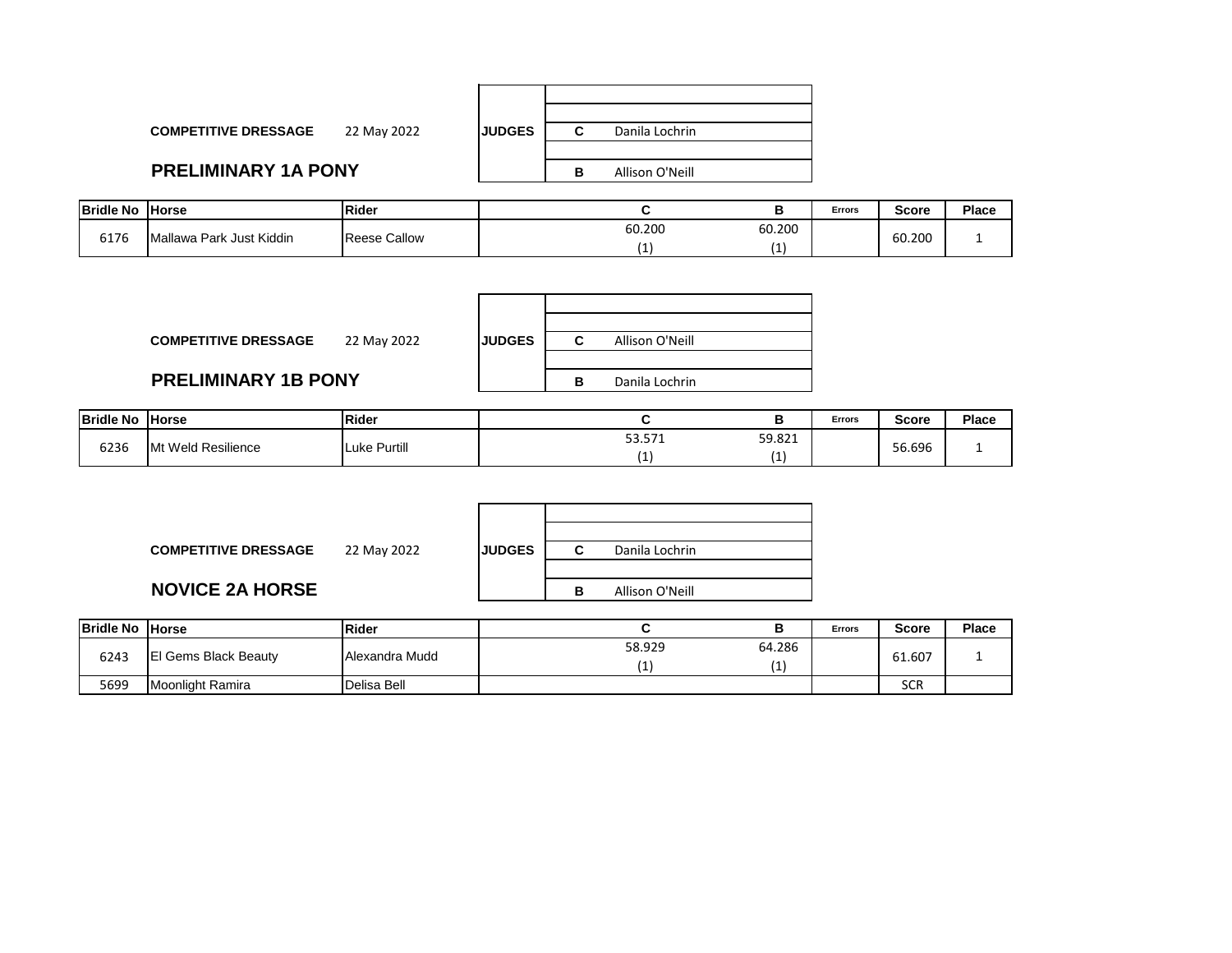| <b>JUDGES</b> |   | Danila Lochrin  |
|---------------|---|-----------------|
|               |   |                 |
|               | в | Allison O'Neill |

#### **ELEMENTARY 3A HORSE**

**COMPETITIVE DRESSAGE** 22 May 2022

| <b>Bridle No Horse</b> |                        | <b>Rider</b>              |        |               | <b>Errors</b> | <b>Score</b> | Place         |
|------------------------|------------------------|---------------------------|--------|---------------|---------------|--------------|---------------|
| 6012                   | Wynola Claytons Rumour | Anne-Marie<br>Cruickshank | 64.583 | 65.833        |               | 65.208       |               |
| 6029                   | Drvandri Jazminum      | Kirsten Leslie            | 55.278 | 58.472<br>(2) |               | 56.875       | ⌒<br><u>.</u> |

| <b>COMPETITIVE DRESSAGE</b><br>22 May 2022 | <b>JUDGES</b> | Allison O'Neill<br>С |
|--------------------------------------------|---------------|----------------------|
| <b>ELEMENTARY 3B HORSE</b>                 |               | Danila Lochrin<br>в  |

| <b>Bridle No Horse</b>         |                   | <b>Rider</b>   |        |        | <b>Errors</b> | <b>Score</b> | Place  |
|--------------------------------|-------------------|----------------|--------|--------|---------------|--------------|--------|
|                                |                   | Anne-Marie     | 56.500 | 61.250 |               | 58.875       |        |
| 6012<br>Wynola Claytons Rumour | Cruickshank       |                | 11     |        |               |              |        |
|                                |                   | Kirsten Leslie | 56.625 | 58.000 |               |              | $\sim$ |
| 6029                           | Dryandri Jazminum |                |        | (つ)    |               | 57.313       | -      |

| <b>COMPETITIVE DRESSAGE</b> | 22 May 2022 | <b>IJUDGES</b> |   | Danila Lochrin  |  |
|-----------------------------|-------------|----------------|---|-----------------|--|
|                             |             |                |   |                 |  |
| <b>ELEMENTARY 3A PONY</b>   |             |                | в | Allison O'Neill |  |

| <b>Bridle No</b>         | <b>Horse</b> | <b>IRider</b> |        |     | Errors | <b>Score</b> | <b>Place</b> |
|--------------------------|--------------|---------------|--------|-----|--------|--------------|--------------|
| 6233<br>Good Golly Ollie | Sally Isberg | 57.361        | 65.694 |     | 61.528 |              |              |
|                          |              |               |        | . . |        |              |              |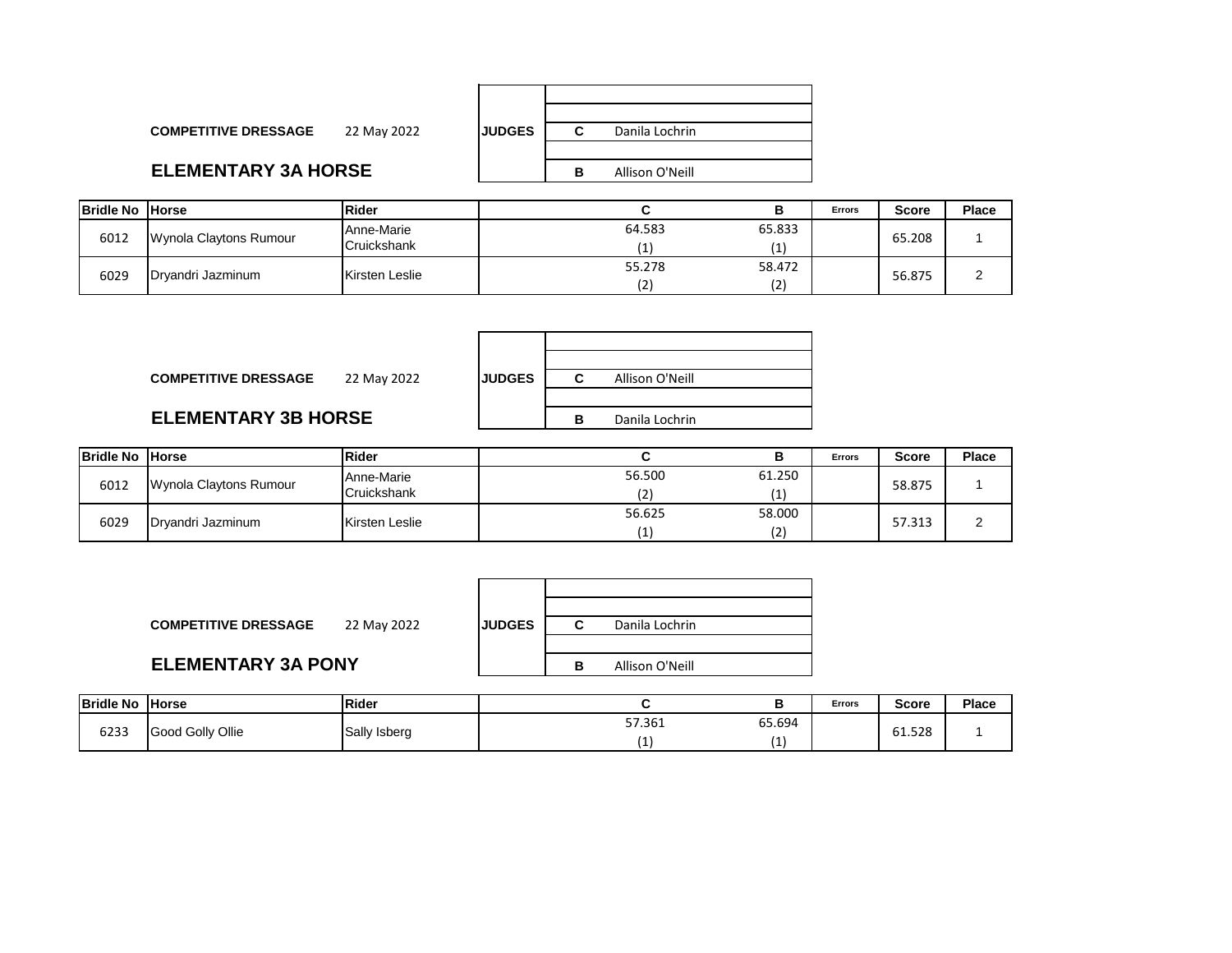| <b>COMPETITIVE DRESSAGE</b> | 22 May 2022 | <b>JUDGES</b> | С | Allison O'Neill |  |
|-----------------------------|-------------|---------------|---|-----------------|--|
| <b>ELEMENTARY 3B PONY</b>   |             |               | в | Danila Lochrin  |  |

| <b>Bridle No</b> | <b>Horse</b>     | Rider        |        |        | Errors | <b>Score</b>  | Place |
|------------------|------------------|--------------|--------|--------|--------|---------------|-------|
| 6233             | Good Golly Ollie | Sally Isberg | 60.625 | 62.000 |        | 242<br>61.313 |       |
|                  |                  |              |        |        |        |               |       |

| <b>PARTICIPATION DRESSAGE</b> 22 May 2022 | <b>JUDGES</b> | C. | Allison O'Neill |  |
|-------------------------------------------|---------------|----|-----------------|--|
| <b>PREPARATORY A</b>                      |               |    |                 |  |

| <b>Bridle No Horse</b> |                           | Rider            |        | <b>Errors</b> | <b>Score</b> | Place |
|------------------------|---------------------------|------------------|--------|---------------|--------------|-------|
| 6245                   | <b>IFinch Farm Calina</b> | Susanne Brutsch  | 68.684 |               | 68.684       | HC    |
|                        |                           |                  | (1)    |               |              |       |
| 445                    | Wynola Mystic             | Sandi Sevior     | 66.579 |               | 66.579       |       |
|                        |                           |                  | (2)    |               |              |       |
| 6013                   | Warrego Dumbledore        | Amanda Ruzsicska | 65.263 |               | 65.263       |       |
|                        |                           |                  | (3)    |               |              |       |

| <b>PARTICIPATION DRESSAGE</b> 22 May 2022 | <b>JUDGES</b> | Rachael Fisher |
|-------------------------------------------|---------------|----------------|
| <b>PREPARATORY C</b>                      |               |                |

| Bridle No Horse |                    | Rider                  | ີ             | <b>Errors</b> | <b>Score</b> | Place |
|-----------------|--------------------|------------------------|---------------|---------------|--------------|-------|
| 445             | Wynola Mystic      | Sandi Sevior           | 70.250        |               | 70.250       |       |
| 6245            | Finch Farm Calina  | <b>Susanne Brutsch</b> | 67.250<br>17' |               | 67.250       | HC    |
| 6013            | Warrego Dumbledore | Amanda Ruzsicska       | 67.250<br>(3) |               | 67.250       | ⌒     |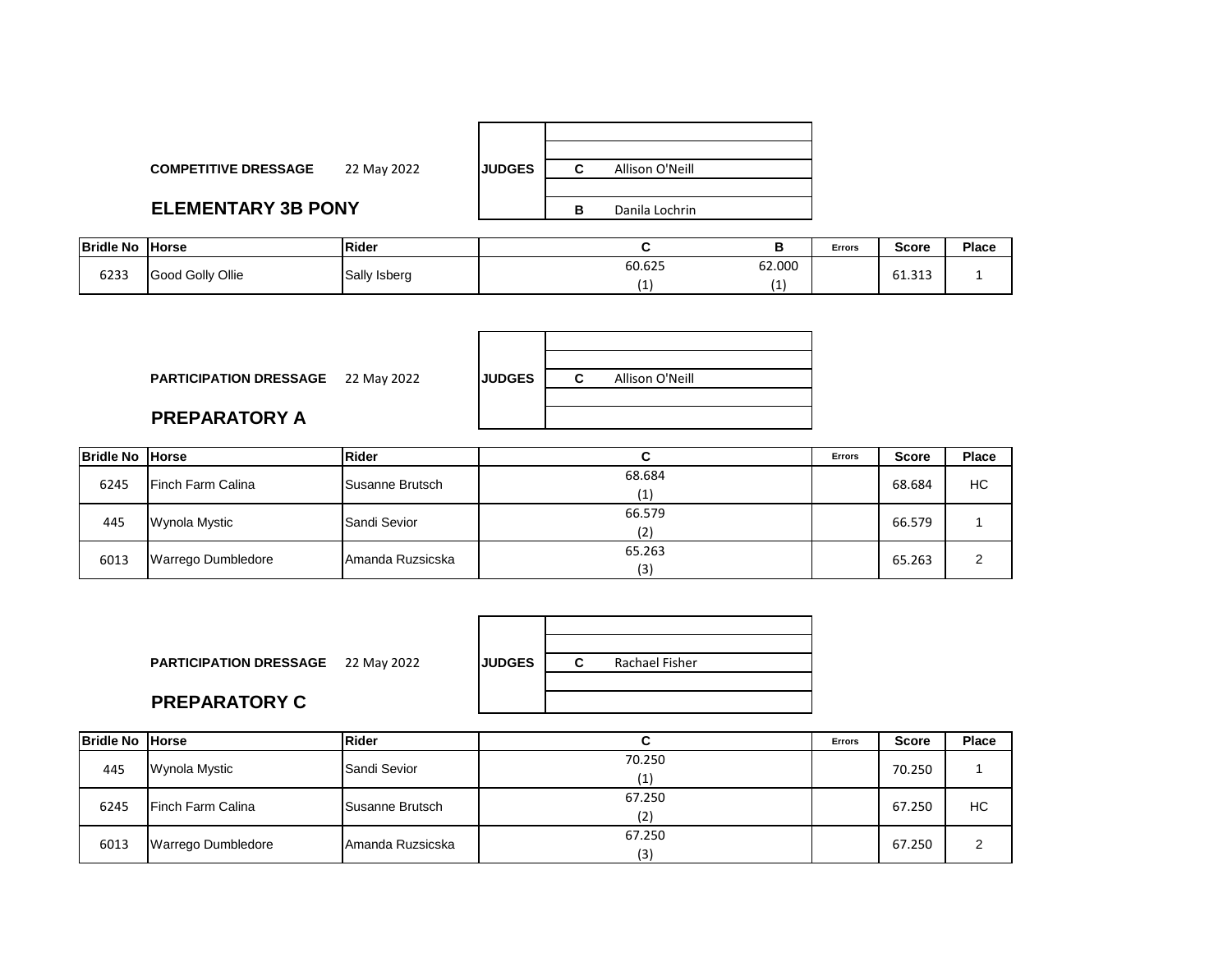| <b>RESTRICTED DRESSAGE</b> | 22 May 2022 | <b>IJUDGES</b> | С | Rachael Fisher |
|----------------------------|-------------|----------------|---|----------------|
|                            |             |                |   |                |
| <b>PRELIMINARY 1A</b>      |             |                |   |                |

#### **PRELIMINAR**

| <b>Bridle No</b> | <b>Horse</b>                    | <b>Rider</b>          | C      | Errors | <b>Score</b> | Place          |
|------------------|---------------------------------|-----------------------|--------|--------|--------------|----------------|
| 6251             | <b>Willows Sheild of Dreams</b> | Rhianna Williamson    | 67.400 |        | 67.400       |                |
|                  |                                 |                       | (1)    |        |              | 1              |
| 138              | <b>Red Bluff Jounama</b>        | Lily Purdon           | 66.000 |        |              | $\overline{2}$ |
|                  |                                 |                       | (2)    |        | 66.000       |                |
| 6168             | <b>Midnight Marvel</b>          | Sophie Carlton        | 65.600 |        | 65.600       | 3              |
| 6235             | <b>Tindara Tinker Bell</b>      | <b>Taylor Quill</b>   | 65.200 |        | 65.200       | 4              |
|                  |                                 |                       | (4)    |        |              |                |
| 6183             | Tindara Kayno                   | <b>Taylor Quill</b>   | 64.000 |        | 64.000       | $=5$           |
|                  |                                 |                       | $(=5)$ |        |              |                |
| 422              | Dryandri Toru                   | <b>Kirsten Leslie</b> | 64.000 |        | 64.000       | $=5$           |
|                  |                                 |                       | $(=5)$ |        |              |                |
| 164              | Royal Blu                       | Ronnie Cavanagh       | 63.400 |        | 63.400       | $\overline{7}$ |
|                  |                                 |                       | (7)    |        |              |                |
| 6105             | <b>DEA Midas Touch</b>          | Alia Schmidt          | 62.400 |        | 62.400       | 8              |
|                  |                                 |                       | (8)    |        |              |                |
| 435              | Murrihy Park Scrappy            | <b>Kiya Murrihy</b>   | 61.600 |        | 61.600       | 9              |
|                  |                                 |                       | (9)    |        |              |                |
| 437              | Opus Magnum                     | <b>Kelly Barker</b>   | 58.200 |        | 58.200       | 10             |
|                  |                                 |                       | (10)   |        |              |                |
| 452              | Marrakai                        | Maya Purdon           | 58.000 |        | 58.000       | 11             |
|                  |                                 |                       | (11)   |        |              |                |
| 434              | Murrihy Park Hugo Boss          | <b>Marli Murrihy</b>  | 57.000 |        | 57.000       | 12             |
|                  |                                 |                       | (12)   |        |              |                |
| 6176             | Mallawa Park Just Kiddin        | <b>Reese Callow</b>   |        |        | Elim         |                |
| 6005             | Glenormiston Donovan            | <b>Bridie Mckenna</b> |        |        | <b>SCR</b>   |                |
| 450              | <b>Miss Elle Kat</b>            | <b>Bailey Howie</b>   |        |        | <b>SCR</b>   |                |
| 432              | Wedderlie Park Claude           | <b>Bridie Mckenna</b> |        |        | <b>SCR</b>   |                |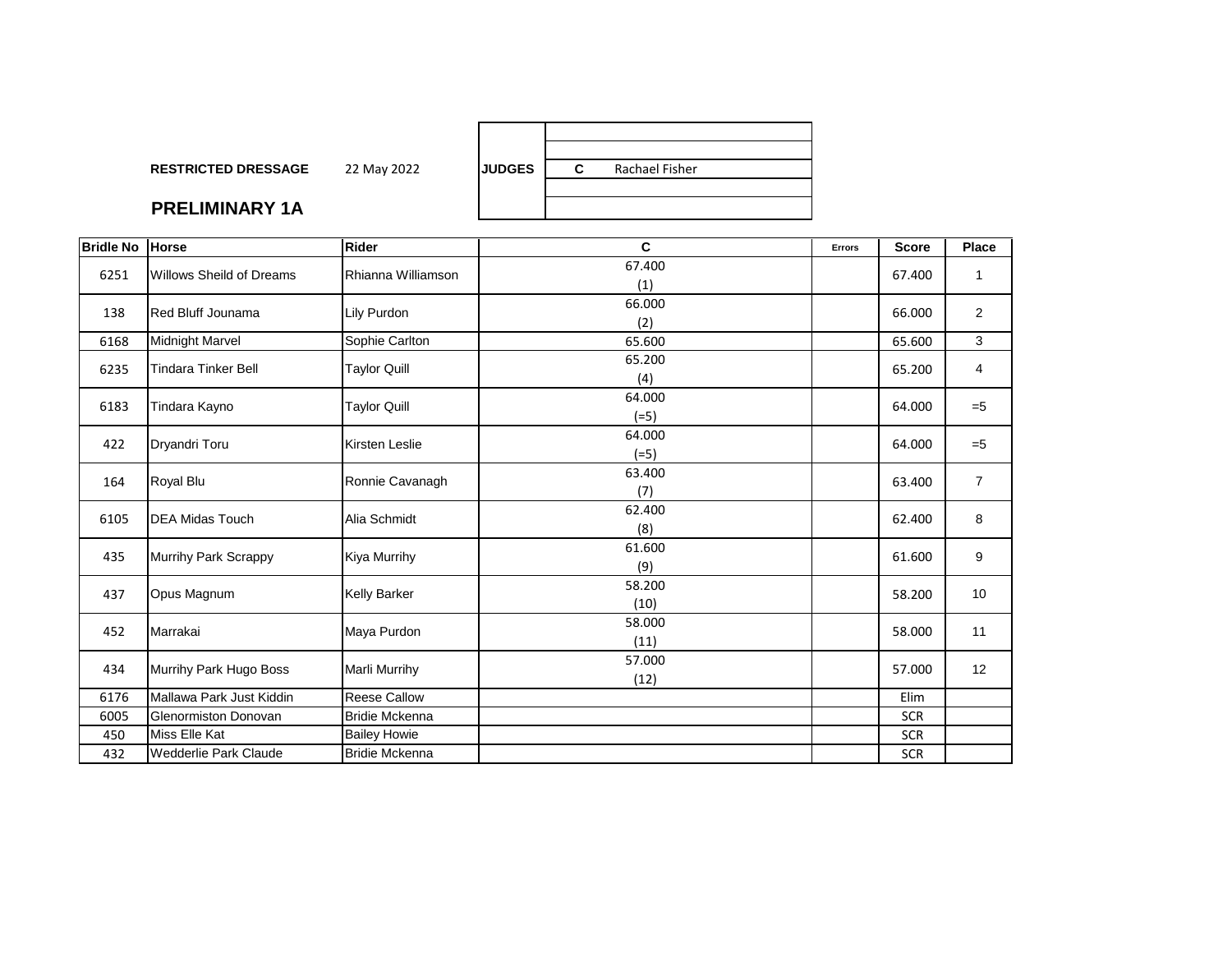| <b>RESTRICTED DRESSAGE</b>     | 22 May 2022 | <b>IJUDGES</b> | Allison O'Neill |  |
|--------------------------------|-------------|----------------|-----------------|--|
| <b>PRELIMINARY 1C. ILINIOR</b> |             |                |                 |  |

# **PRELIMINARY 1C JUNIOR**

| <b>Bridle No</b> | <b>Horse</b>                    | <b>Rider</b>          | C             | Errors | <b>Score</b> | Place          |
|------------------|---------------------------------|-----------------------|---------------|--------|--------------|----------------|
| 6235             | <b>Tindara Tinker Bell</b>      | <b>Taylor Quill</b>   | 68.750<br>(1) |        | 68.750       | 1              |
| 6251             | <b>Willows Sheild of Dreams</b> | Rhianna Williamson    | 66.964<br>(2) |        | 66.964       | $\overline{2}$ |
| 6183             | Tindara Kayno                   | <b>Taylor Quill</b>   | 66.071<br>(3) |        | 66.071       | 3              |
| 437              | Opus Magnum                     | <b>Kelly Barker</b>   | 64.464<br>(4) |        | 64.464       | 4              |
| 435              | Murrihy Park Scrappy            | Kiya Murrihy          | 64.286<br>(5) |        | 64.286       | 5              |
| 452              | Marrakai                        | Maya Purdon           | 60.714<br>(6) |        | 60.714       | 6              |
| 6105             | <b>DEA Midas Touch</b>          | Alia Schmidt          | 59.464        |        | 59.464       | $\overline{7}$ |
| 434              | Murrihy Park Hugo Boss          | Marli Murrihy         | 58.750<br>(8) |        | 58.750       | 8              |
| 432              | Wedderlie Park Claude           | <b>Bridie Mckenna</b> |               |        | <b>SCR</b>   |                |
| 450              | Miss Elle Kat                   | <b>Bailey Howie</b>   |               |        | <b>SCR</b>   |                |
| 6005             | Glenormiston Donovan            | <b>Bridie Mckenna</b> |               |        | <b>SCR</b>   |                |

| <b>RESTRICTED DRESSAGE</b>   | 22 May 2022 | <b>JUDGES</b> | Allison O'Neill |  |
|------------------------------|-------------|---------------|-----------------|--|
| <b>PRELIMINARY 1C SENIOR</b> |             |               |                 |  |

#### **PRELI**

| <b>Bridle No Horse</b> |                             | <b>Rider</b>   |               | <b>Errors</b> | <b>Score</b> | <b>Place</b> |
|------------------------|-----------------------------|----------------|---------------|---------------|--------------|--------------|
| 422                    | Dryandri Toru               | Kirsten Leslie | 65.357<br>(1) |               | 65.357       |              |
| 449                    | <b>Willing Noble Outlaw</b> | Donna Ellem    | 58.036<br>(3) |               | 58.036       | 3            |
| 6168                   | <b>Midnight Marvel</b>      | Sophie Carlton | 62.857<br>(2) |               | 62.857       |              |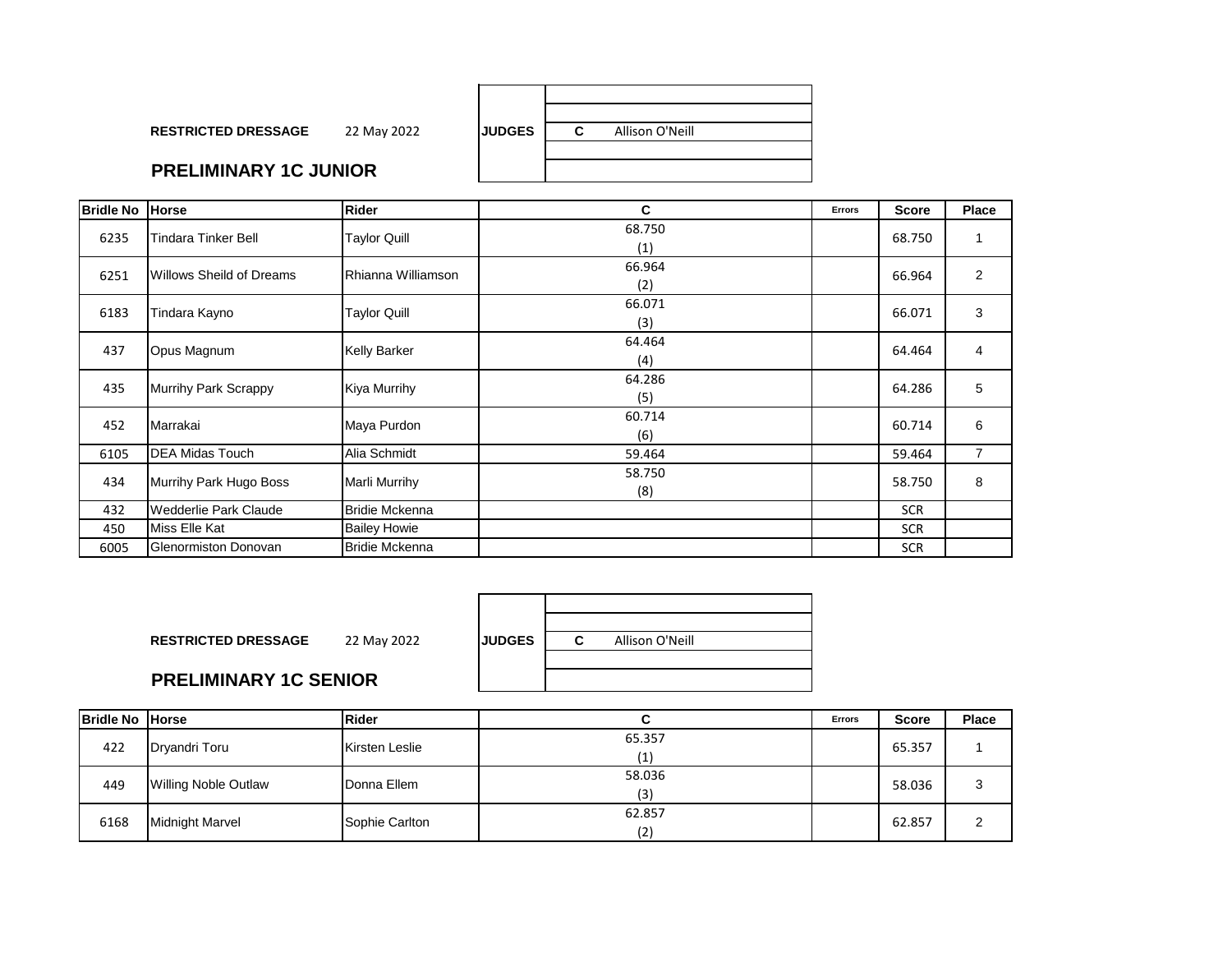| <b>RESTRICTED DRESSAGE</b> | 22 May 2022 | <b>JUDGES</b> | C | Rachael Fisher |
|----------------------------|-------------|---------------|---|----------------|
|                            |             |               |   |                |
| <b>NOVICE 2A OPEN</b>      |             |               |   |                |
|                            |             |               |   |                |

| <b>Bridle No Horse</b> |                          | Rider                     |               | <b>Errors</b> | <b>Score</b> | Place |
|------------------------|--------------------------|---------------------------|---------------|---------------|--------------|-------|
| 138                    | <b>Red Bluff Jounama</b> | Lily Purdon               | 64.464<br>(1) |               | 64.464       |       |
| 423                    | Powderbark Charlotte     | Ilana Eldridge            | 56.786<br>17) |               | 56.786       |       |
| 6251                   | Willows Sheild of Dreams | <b>Rhianna Williamson</b> |               |               | Elim         |       |

| <b>RESTRICTED DRESSAGE</b> | 22 May 2022 | <b>JUDGES</b> | Allison O'Neill<br>С |
|----------------------------|-------------|---------------|----------------------|
| <b>NOVICE 2C JNR</b>       |             |               |                      |

| <b>Bridle No Horse</b> |                          | <b>Rider</b> |        | <b>Errors</b> | <b>Score</b> | Place |
|------------------------|--------------------------|--------------|--------|---------------|--------------|-------|
| 138                    | <b>Red Bluff Jounama</b> | Lily Purdon  | 65.000 |               | 65.000       |       |
| 6105                   | <b>IDEA Midas Touch</b>  | Alia Schmidt | 59.143 |               | 59.143       | ົ     |
| 423                    | Powderbark Charlotte     | Lawla May    |        |               | <b>SCR</b>   |       |

| <b>RESTRICTED DRESSAGE</b> | 22 May 2022 | <b>IJUDGES</b> | Danila Lochrin |
|----------------------------|-------------|----------------|----------------|
| <b>ELEMENTARY 3A OPEN</b>  |             |                |                |

### **ELEMEI**

| <b>Bridle No</b> | <b>Horse</b>                | Rider            |        | <b>Errors</b> | Score  | <b>Place</b> |
|------------------|-----------------------------|------------------|--------|---------------|--------|--------------|
| 6197             | Allambie Park<br>Belladonna | Ashleigh Overall | 60.139 |               | 60.139 |              |